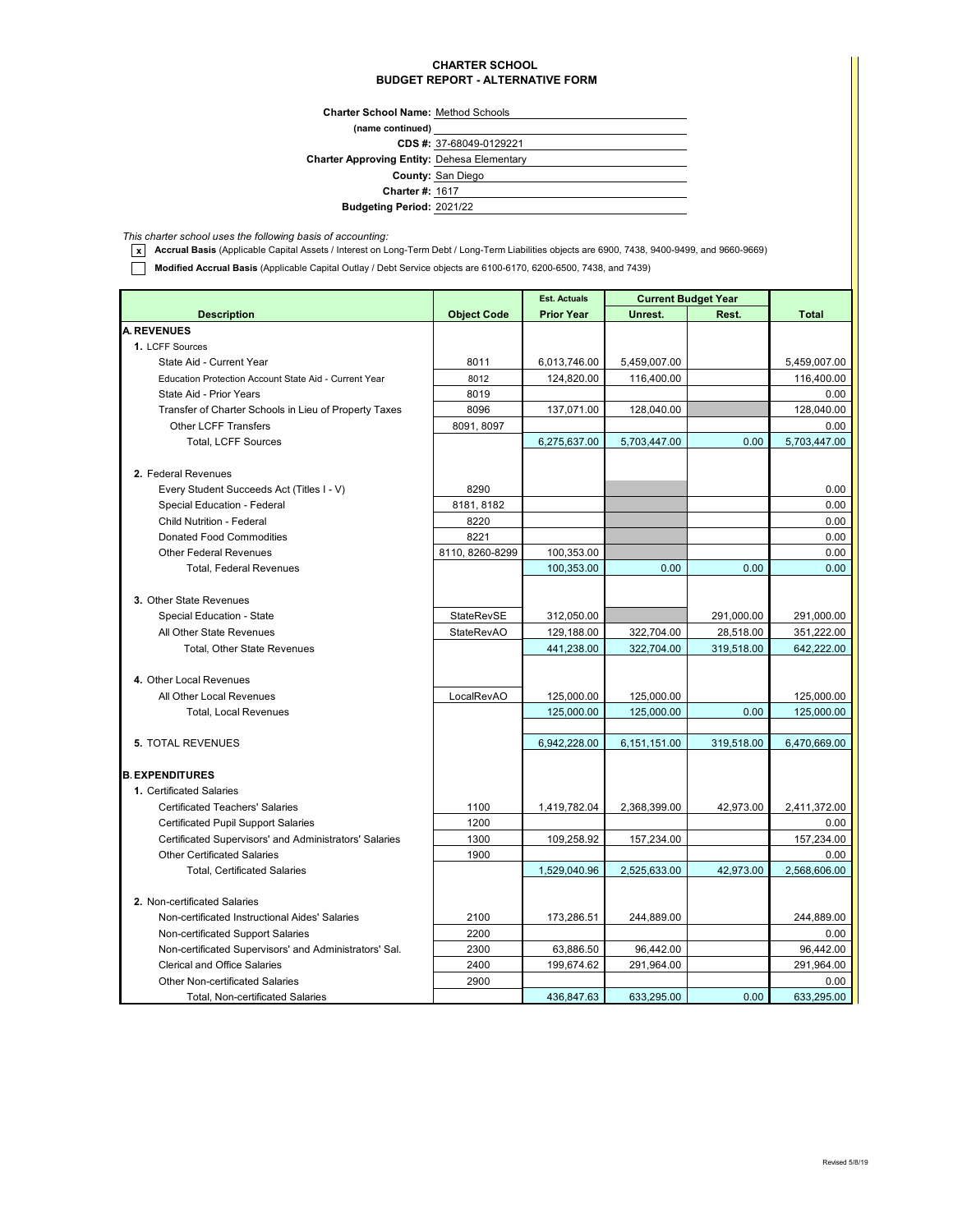|                                                                              |                    | <b>Est. Actuals</b> | <b>Current Budget Year</b> |            |              |
|------------------------------------------------------------------------------|--------------------|---------------------|----------------------------|------------|--------------|
| <b>Description</b>                                                           | <b>Object Code</b> | <b>Prior Year</b>   | Unrest.                    | Rest.      | <b>Total</b> |
| 3. Employee Benefits                                                         |                    |                     |                            |            |              |
| <b>STRS</b>                                                                  | 3101-3102          |                     |                            |            | 0.00         |
| <b>PERS</b>                                                                  | 3201-3202          |                     |                            |            | 0.00         |
| OASDI / Medicare / Alternative                                               | 3301-3302          | 154,928.60          | 239,614.00                 | 3,287.00   | 242,901.00   |
| <b>Health and Welfare Benefits</b>                                           | 3401-3402          | 123,243.15          | 374,400.00                 | 4,800.00   | 379,200.00   |
| Unemployment Insurance                                                       | 3501-3502          | 39,353.00           | 74,995.00                  | 420.00     | 75,415.00    |
| Workers' Compensation Insurance                                              | 3601-3602          | 32,404.33           | 46,983.00                  | 645.00     | 47,628.00    |
| OPEB, Allocated                                                              | 3701-3702          |                     |                            |            | 0.00         |
| OPEB, Active Employees                                                       | 3751-3752          |                     |                            |            | 0.00         |
|                                                                              |                    |                     |                            |            |              |
| <b>Other Employee Benefits</b>                                               | 3901-3902          | 24,416.35           | 127,510.00                 | 2,149.00   | 129,659.00   |
| <b>Total, Employee Benefits</b>                                              |                    | 374,345.43          | 863,502.00                 | 11,301.00  | 874,803.00   |
|                                                                              |                    |                     |                            |            |              |
| 4. Books and Supplies                                                        |                    |                     |                            |            |              |
| Approved Textbooks and Core Curricula Materials                              | 4100               | 365,000.00          | 456,000.00                 |            | 456,000.00   |
| Books and Other Reference Materials                                          | 4200               | 200,000.00          | 48,000.00                  |            | 48,000.00    |
| <b>Materials and Supplies</b>                                                | 4300               | 45,000.00           | 31,482.00                  | 28,518.00  | 60,000.00    |
| Noncapitalized Equipment                                                     | 4400               | 62,000.00           | 86,400.00                  |            | 86,400.00    |
| Food                                                                         | 4700               |                     |                            |            | 0.00         |
| Total, Books and Supplies                                                    |                    | 672,000.00          | 621,882.00                 | 28,518.00  | 650,400.00   |
|                                                                              |                    |                     |                            |            |              |
| 5. Services and Other Operating Expenditures                                 |                    |                     |                            |            |              |
| <b>Subagreements for Services</b>                                            | 5100               |                     |                            |            | 0.00         |
| <b>Travel and Conferences</b>                                                | 5200               | 24,000.00           | 38,000.00                  |            | 38,000.00    |
| Dues and Memberships                                                         | 5300               | 5,000.00            | 9.600.00                   |            | 9,600.00     |
| Insurance                                                                    | 5400               | 20,000.00           | 19,200.00                  |            | 19,200.00    |
| Operations and Housekeeping Services                                         | 5500               | 6,000.00            | 5,000.00                   |            | 5,000.00     |
| Rentals, Leases, Repairs, and Noncap. Improvements                           | 5600               | 116,000.00          | 200,000.00                 |            | 200,000.00   |
| <b>Transfers of Direct Costs</b>                                             | 5700-5799          |                     |                            |            | 0.00         |
| Professional/Consulting Services & Operating Expend.                         | 5800               | 401,491.00          | 359,338.00                 | 236,726.00 | 596,064.00   |
| Communications                                                               | 5900               | 27,500.00           | 45,600.00                  |            | 45,600.00    |
| Total, Services and Other Operating Expenditures                             |                    | 599,991.00          | 676,738.00                 | 236,726.00 | 913,464.00   |
|                                                                              |                    |                     |                            |            |              |
| 6. Capital Outlay (Objects 6100-6170, 6200-6500 - modified accrual basis)    |                    |                     |                            |            |              |
| Land and Improvements of Land                                                | 6100-6170          |                     |                            |            | 0.00         |
| Buildings and Improvements of Buildings                                      | 6200               |                     |                            |            | 0.00         |
| Books and Media for New School Libraries or Major                            |                    |                     |                            |            |              |
| <b>Expansion of School Libraries</b>                                         | 6300               |                     |                            |            | 0.00         |
| Equipment                                                                    | 6400               |                     |                            |            | 0.00         |
| <b>Equipment Replacement</b>                                                 | 6500               |                     |                            |            | 0.00         |
| Depreciation Expense (for full accrual basis only)                           | 6900               | 27,900.00           | 36,000.00                  |            | 36,000.00    |
| <b>Total, Capital Outlay</b>                                                 |                    | 27.900.00           | 36,000.00                  | 0.00       | 36,000.00    |
|                                                                              |                    |                     |                            |            |              |
| 7. Other Outgo                                                               |                    |                     |                            |            |              |
| Tuition to Other Schools                                                     | 7110-7143          |                     |                            |            | 0.00         |
| Transfers of Pass-through Revenues to Other LEAs                             | 7211-7213          |                     |                            |            | 0.00         |
| Transfers of Apportionments to Other LEAs - Spec. Ed.                        | 7221-7223SE        |                     |                            |            |              |
|                                                                              |                    |                     |                            |            | 0.00         |
| Transfers of Apportionments to Other LEAs - All Other<br>All Other Transfers | 7221-7223AO        |                     |                            |            | 0.00         |
|                                                                              | 7281-7299          |                     |                            |            | 0.00         |
| <b>Transfer of Indirect Costs</b>                                            | 7300-7399          |                     |                            |            | 0.00         |
| Debt Service:                                                                |                    |                     |                            |            |              |
| Interest                                                                     | 7438               |                     |                            |            | 0.00         |
| Principal                                                                    | 7439               |                     |                            |            | 0.00         |
| Total, Other Outgo                                                           |                    | 0.00                | 0.00                       | 0.00       | 0.00         |
|                                                                              |                    |                     |                            |            |              |
| 8. TOTAL EXPENDITURES                                                        |                    | 3,640,125.02        | 5,357,050.00               | 319,518.00 | 5,676,568.00 |
|                                                                              |                    |                     |                            |            |              |
| C. EXCESS (DEFICIENCY) OF REVENUES OVER EXPEND.                              |                    |                     |                            |            |              |
| BEFORE OTHER FINANCING SOURCES AND USES (A5-B8)                              |                    | 3,302,102.98        | 794,101.00                 | 0.00       | 794,101.00   |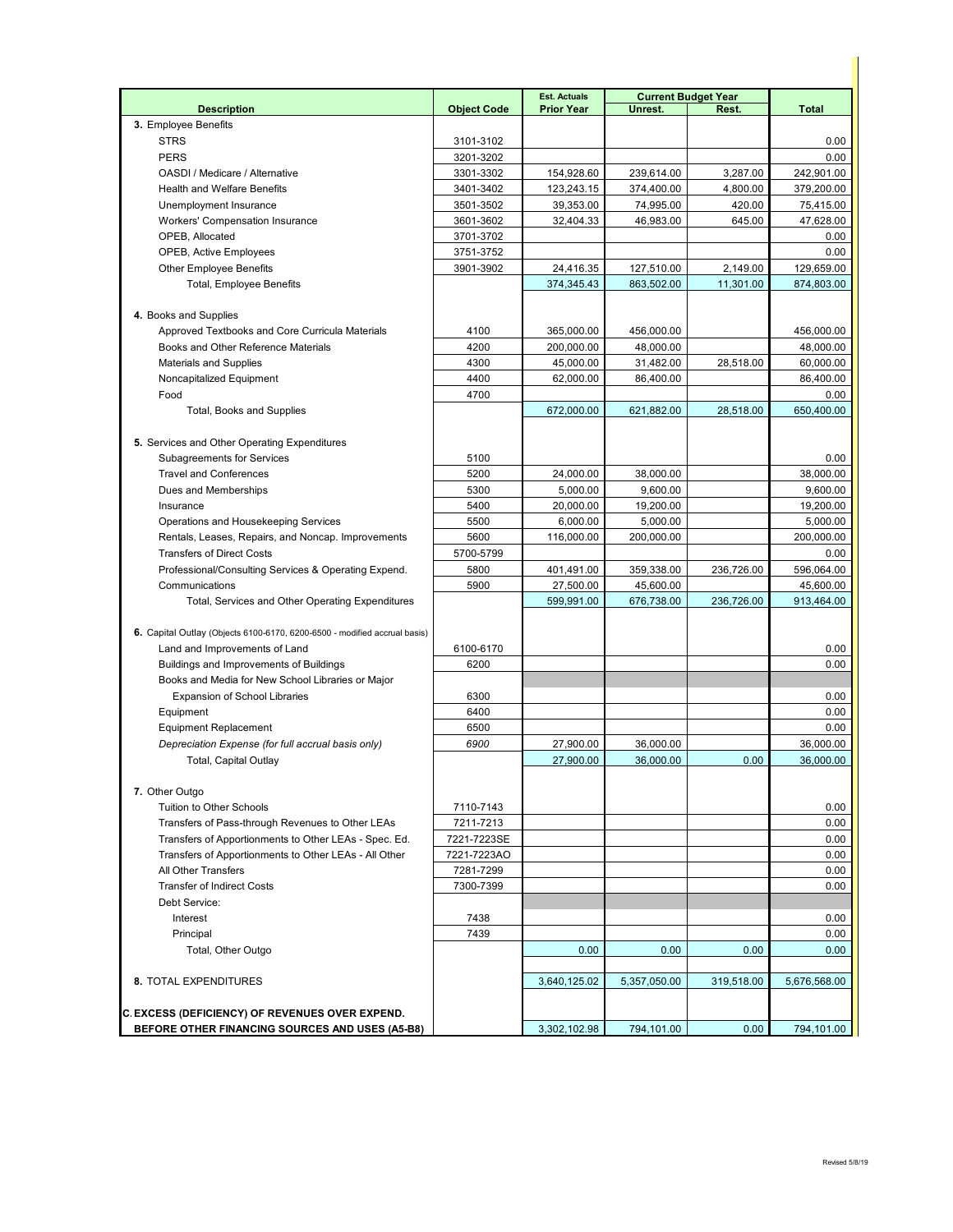|                                                               |                    | <b>Est. Actuals</b> |               |                                     |               |
|---------------------------------------------------------------|--------------------|---------------------|---------------|-------------------------------------|---------------|
| <b>Description</b>                                            | <b>Object Code</b> | <b>Prior Year</b>   | Unrest.       | <b>Current Budget Year</b><br>Rest. | <b>Total</b>  |
| <b>D. OTHER FINANCING SOURCES / USES</b>                      |                    |                     |               |                                     |               |
| 1. Other Sources                                              | 8930-8979          |                     |               |                                     | 0.00          |
| 2. Less: Other Uses                                           | 7630-7699          |                     |               |                                     | 0.00          |
| 3. Contributions Between Unrestricted and Restricted Accounts |                    |                     |               |                                     |               |
| (must net to zero)                                            | 8980-8999          |                     |               |                                     | 0.00          |
|                                                               |                    |                     |               |                                     |               |
| 4. TOTAL OTHER FINANCING SOURCES / USES                       |                    | 0.00                | 0.00          | 0.00                                | 0.00          |
|                                                               |                    |                     |               |                                     |               |
| E. NET INCREASE (DECREASE) IN FUND BALANCE (C + D4)           |                    | 3,302,102.98        | 794,101.00    | 0.00                                | 794,101.00    |
| <b>F. FUND BALANCE, RESERVES</b>                              |                    |                     |               |                                     |               |
| 1. Beginning Fund Balance                                     |                    |                     |               |                                     |               |
| a. As of July 1                                               | 9791               | 6,823,281.95        | 9,716,464.00  | 449,920.00                          | 10,166,384.00 |
| b. Adjustments/Restatements to Beginning Balance              | 9793, 9795         | 41.000.00           |               |                                     | 0.00          |
| c. Adjusted Beginning Balance                                 |                    | 6,864,281.95        | 9,716,464.00  | 449,920.00                          | 10,166,384.00 |
| 2. Ending Fund Balance, June 30 ( $E + F.1.c.$ )              |                    | 10,166,384.93       | 10,510,565.00 | 449,920.00                          | 10,960,485.00 |
|                                                               |                    |                     |               |                                     |               |
| <b>Components of Ending Fund Balance</b>                      |                    |                     |               |                                     |               |
| a. Nonspendable                                               |                    |                     |               |                                     |               |
| <b>Revolving Cash</b>                                         | 9711               |                     |               |                                     | 0.00          |
| <b>Stores</b>                                                 | 9712               |                     |               |                                     | 0.00          |
| <b>Prepaid Expenditures</b>                                   | 9713               |                     |               |                                     | 0.00          |
| All Others                                                    | 9719               |                     |               |                                     | 0.00          |
| b. Restricted                                                 | 9740               |                     |               |                                     | 0.00          |
| c. Committed                                                  |                    |                     |               |                                     |               |
| <b>Stabilization Arrangements</b>                             | 9750               |                     |               |                                     | 0.00          |
| <b>Other Commitments</b>                                      | 9760               |                     |               |                                     | 0.00          |
| d. Assigned                                                   |                    |                     |               |                                     |               |
| <b>Other Assignments</b>                                      | 9780               |                     |               |                                     | 0.00          |
| e. Unassigned/Unappropriated                                  |                    |                     |               |                                     |               |
| Reserve for Economic Uncertainties                            | 9789               | 182,006.25          |               |                                     | 0.00          |
| Unassigned / Unappropriated Amount                            | 9790               | 9,984,378.68        | 10,510,565.00 | 449,920.00                          | 10,960,485.00 |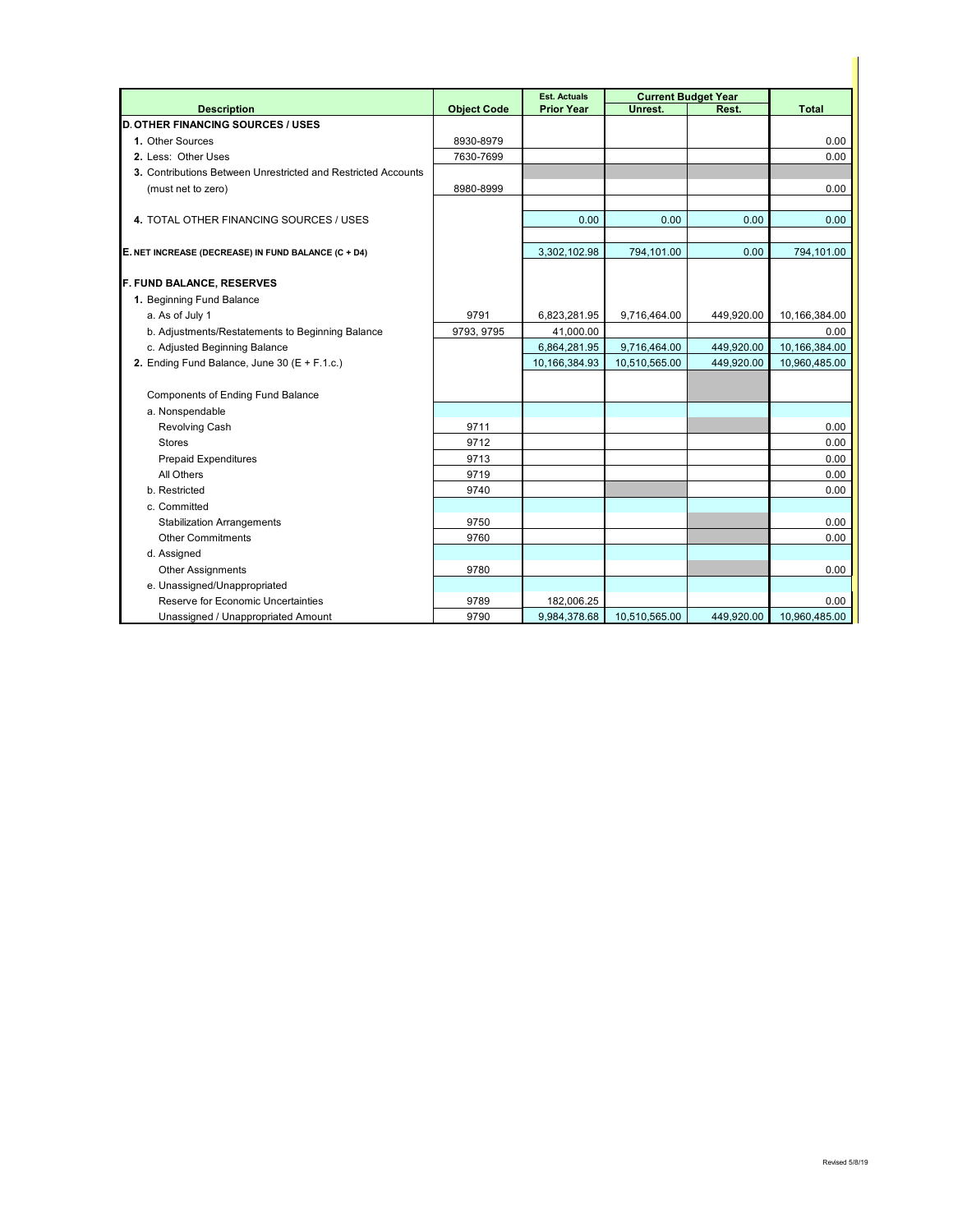## **CHARTER SCHOOL MULTI-YEAR PROJECTION - ALTERNATIVE FORM**

| <b>Charter School Name: Method Schools</b>         |                          |
|----------------------------------------------------|--------------------------|
| (name continued)                                   |                          |
|                                                    | CDS #: 37-68049-0129221  |
| <b>Charter Approving Entity: Dehesa Elementary</b> |                          |
|                                                    | <b>County: San Diego</b> |
| <b>Charter #: 1617</b>                             |                          |
| <b>Fiscal Year: 2021/22</b>                        |                          |

## *This charter school uses the following basis of accounting:*

**x** Accrual Basis (Applicable Capital Assets / Interest on Long-Term Debt / Long-Term Liabilities objects are 6900, 7438, 9400-9499, and 9660-9669)

**Modified Accrual Basis** (Applicable Capital Outlay / Debt Service objects are 6100-6170, 6200-6500, 7438, and 7439)

|                                                                                        |                    |                     | FY 2021/22        |                    | <b>Totals for</b> | <b>Totals for</b> |
|----------------------------------------------------------------------------------------|--------------------|---------------------|-------------------|--------------------|-------------------|-------------------|
| <b>Description</b>                                                                     | <b>Object Code</b> | <b>Unrestricted</b> | <b>Restricted</b> | <b>Total</b>       | 2022/23           | 2023/24           |
| <b>A. REVENUES</b>                                                                     |                    |                     |                   |                    |                   |                   |
| 1. LCFF Sources                                                                        |                    |                     |                   |                    |                   |                   |
| State Aid - Current Year                                                               | 8011               | 5,459,007.00        | 0.00              | 5,459,007.00       | 5,847,190.00      | 6,338,847.00      |
| Education Protection Account State Aid - Current Year                                  | 8012               | 116.400.00          | 0.00              | 116.400.00         | 122,220.00        | 128.331.00        |
| State Aid - Prior Years                                                                | 8019               | 0.00                | 0.00              | 0.00               |                   |                   |
| Transfers of Charter Schools in Lieu of Property Taxes                                 | 8096               | 128,040.00          | 0.00              | 128,040.00         | 134,442.00        | 141,164.00        |
| <b>Other LCFF Transfers</b>                                                            | 8091, 8097         | 0.00                | 0.00              | 0.00               |                   |                   |
| <b>Total. LCFF Sources</b>                                                             |                    | 5,703,447.00        | 0.00              | 5,703,447.00       | 6,103,852.00      | 6,608,342.00      |
| 2. Federal Revenues                                                                    |                    |                     |                   |                    |                   |                   |
| Every Student Succeeds Act (Titles I - V)                                              | 8290               | 0.00                | 0.00              | 0.00               |                   |                   |
| Special Education - Federal                                                            | 8181, 8182         | 0.00                | 0.00              | 0.00               |                   |                   |
| <b>Child Nutrition - Federal</b>                                                       | 8220               | 0.00                | 0.00              | 0.00               |                   |                   |
| <b>Donated Food Commodities</b>                                                        | 8221               | 0.00                | 0.00              | 0.00               |                   |                   |
| <b>Other Federal Revenues</b>                                                          | 8110, 8260-8299    | 0.00                | 0.00              | 0.00               |                   |                   |
| <b>Total, Federal Revenues</b>                                                         |                    | 0.00                | 0.00              | 0.00               | 0.00              | 0.00              |
|                                                                                        |                    |                     |                   |                    |                   |                   |
| 3. Other State Revenues                                                                |                    |                     |                   |                    |                   |                   |
| Special Education - State                                                              | <b>StateRevSE</b>  | 0.00                | 291.000.00        | 291.000.00         | 305.550.00        | 320,828.00        |
| All Other State Revenues                                                               | <b>StateRevAO</b>  | 322,704.00          | 28,518.00         | 351,222.00         | 357,013.00        | 146,693.00        |
| <b>Total, Other State Revenues</b>                                                     |                    | 322.704.00          | 319,518.00        | 642,222.00         | 662,563.00        | 467,521.00        |
|                                                                                        |                    |                     |                   |                    |                   |                   |
| 4. Other Local Revenues                                                                |                    |                     |                   |                    |                   |                   |
| All Other Local Revenues                                                               | LocalRevAO         | 125,000.00          | 0.00              | 125,000.00         | 125,000.00        | 125,000.00        |
| <b>Total, Local Revenues</b>                                                           |                    | 125,000.00          | 0.00              | 125,000.00         | 125,000.00        | 125,000.00        |
|                                                                                        |                    |                     |                   |                    |                   |                   |
| <b>5. TOTAL REVENUES</b>                                                               |                    | 6,151,151.00        | 319,518.00        | 6,470,669.00       | 6,891,415.00      | 7,200,863.00      |
| <b>B. EXPENDITURES</b>                                                                 |                    |                     |                   |                    |                   |                   |
| 1. Certificated Salaries                                                               |                    |                     |                   |                    |                   |                   |
| <b>Certificated Teachers' Salaries</b>                                                 | 1100               | 2.368.399.00        | 42.973.00         | 2.411.372.00       | 2.531.941.00      | 2,652,510.00      |
| <b>Certificated Pupil Support Salaries</b>                                             | 1200               | 0.00                | 0.00              | 0.00               |                   |                   |
| Certificated Supervisors' and Administrators' Salaries                                 | 1300               | 157,234.00          | 0.00              | 157,234.00         | 165,095.00        | 172,957.00        |
| <b>Other Certificated Salaries</b>                                                     | 1900               | 0.00                | 0.00              | 0.00               |                   |                   |
| <b>Total, Certificated Salaries</b>                                                    |                    | 2.525.633.00        | 42.973.00         | 2.568.606.00       | 2.697.036.00      | 2,825,467.00      |
|                                                                                        |                    |                     |                   |                    |                   |                   |
| 2. Non-certificated Salaries                                                           |                    |                     |                   |                    |                   |                   |
| Non-certificated Instructional Aides' Salaries                                         | 2100               | 244.889.00          | 0.00              | 244.889.00         | 257.133.00        | 269.378.00        |
| Non-certificated Support Salaries                                                      | 2200<br>2300       | 0.00                | 0.00              | 0.00               |                   |                   |
| Non-certificated Supervisors' and Administrators' Sal.<br>Clerical and Office Salaries | 2400               | 96,442.00           | 0.00<br>0.00      | 96.442.00          | 101,264.00        | 106,086.00        |
| <b>Other Non-certificated Salaries</b>                                                 | 2900               | 291,964.00<br>0.00  | 0.00              | 291,964.00<br>0.00 | 306,562.00        | 321,160.00        |
| <b>Total. Non-certificated Salaries</b>                                                |                    | 633,295.00          | 0.00              | 633,295.00         | 664.959.00        | 696,624.00        |
|                                                                                        |                    |                     |                   |                    |                   |                   |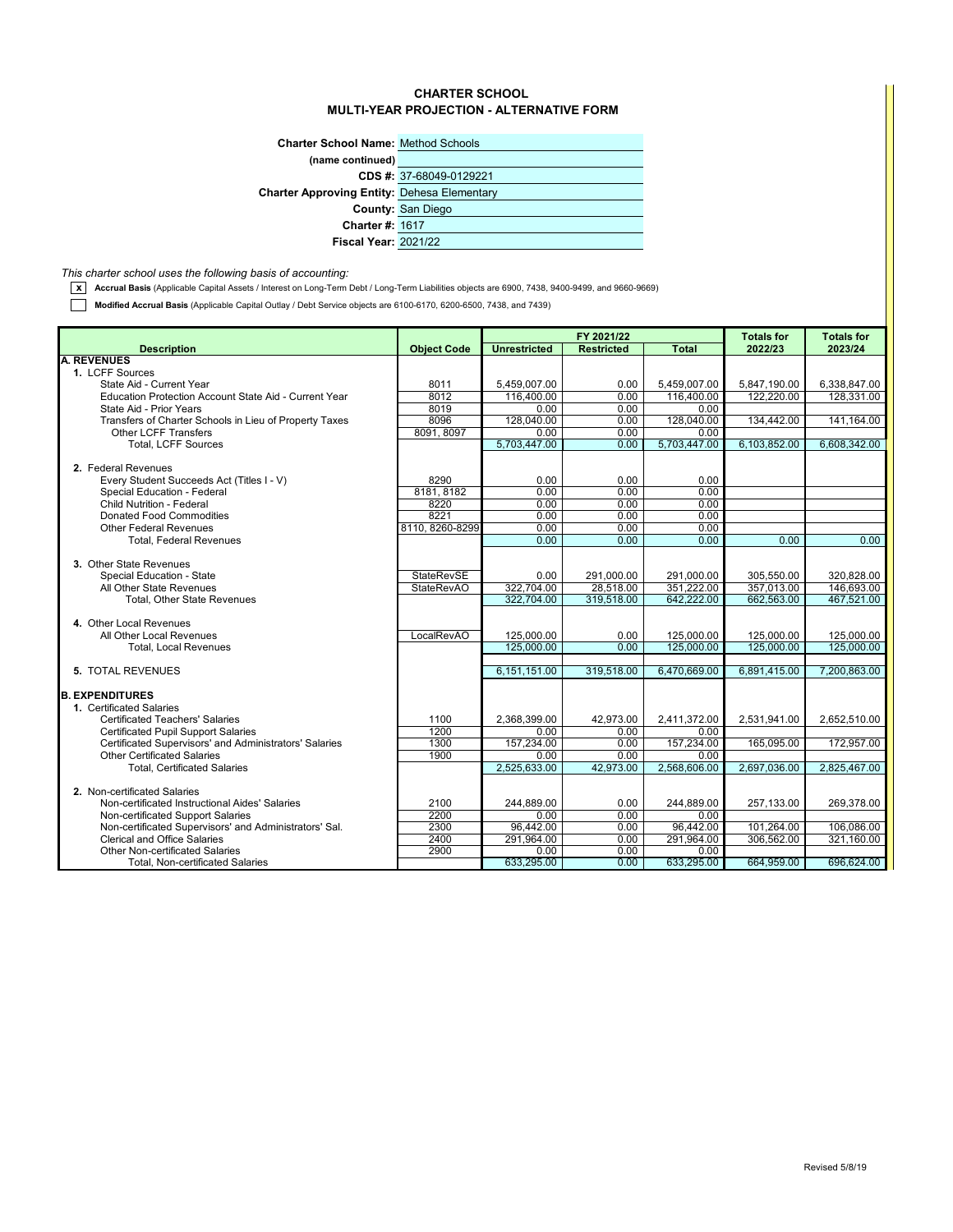| <b>Description</b><br><b>Object Code</b><br><b>Unrestricted</b><br><b>Restricted</b><br><b>Total</b><br>2022/23<br>2023/24<br>3. Employee Benefits<br><b>STRS</b><br>0.00<br>3101-3102<br>0.00<br>0.00<br><b>PERS</b><br>3201-3202<br>0.00<br>0.00<br>0.00<br>3301-3302<br>242,901.00<br>239.614.00<br>3,287.00<br>255.046.00<br>267.191.00<br>OASDI / Medicare / Alternative<br>379,200.00<br>398.160.00<br>3401-3402<br>374.400.00<br>4.800.00<br>417.120.00<br><b>Health and Welfare Benefits</b><br>3501-3502<br>74,995.00<br>420.00<br>75,415.00<br>79,186.00<br>82,957.00<br>Unemployment Insurance<br><b>Workers' Compensation Insurance</b><br>3601-3602<br>46,983.00<br>645.00<br>47,628.00<br>50,009.00<br>52,390.00<br>3701-3702<br>OPEB, Allocated<br>0.00<br>0.00<br>0.00<br>3751-3752<br>0.00<br><b>OPEB, Active Employees</b><br>0.00<br>0.00<br><b>Other Employee Benefits</b><br>3901-3902<br>127,510.00<br>2,149.00<br>129,659.00<br>136,142.00<br>142,625.00<br>863,502.00<br>11,301.00<br>874,803.00<br>918,543.00<br>962,283.00<br>Total, Employee Benefits<br>4. Books and Supplies<br>Approved Textbooks and Core Curricula Materials<br>456,000.00<br>456,000.00<br>492,480.00<br>4100<br>0.00<br>531,878.00<br>4200<br>48.000.00<br>48.000.00<br>Books and Other Reference Materials<br>0.00<br>51.840.00<br>55.987.00<br>4300<br>28,518.00<br>60,000.00<br>63,300.00<br><b>Materials and Supplies</b><br>31,482.00<br>66,782.00<br>4400<br>86,400.00<br>86,400.00<br>91,152.00<br>96,165.00<br>Noncapitalized Equipment<br>0.00<br>Food<br>4700<br>0.00<br>0.00<br>0.00<br>621,882.00<br>28.518.00<br>650.400.00<br>698,772.00<br>750.812.00<br>Total, Books and Supplies<br>5. Services and Other Operating Expenditures<br><b>Subagreements for Services</b><br>5100<br>0.00<br>0.00<br>0.00<br>38,000.00<br>38,000.00<br><b>Travel and Conferences</b><br>5200<br>0.00<br>41,040.00<br>44,323.00<br>10,368.00<br>Dues and Memberships<br>5300<br>9,600.00<br>0.00<br>9,600.00<br>11,197.00<br>0.00<br>20,736.00<br>22,395.00<br>5400<br>19,200.00<br>19,200.00<br>Insurance<br>5,000.00<br>5,400.00<br>5,832.00<br>5500<br>0.00<br>5,000.00<br>Operations and Housekeeping Services<br>Rentals, Leases, Repairs, and Noncap. Improvements<br>5600<br>200.000.00<br>0.00<br>200.000.00<br>216,000.00<br>233,280.00<br><b>Transfers of Direct Costs</b><br>5700-5799<br>0.00<br>0.00<br>677,729.00<br>731,594.00<br>0.00<br>Professional/Consulting Services and Operating Expend.<br>5800<br>464,064.00<br>236.726.00<br>700,790.00<br>49,248.00<br>53,188.00<br>45,600.00<br>Communications<br>5900<br>0.00<br>45,600.00<br>781,464.00<br>1,018,190.00<br>Total, Services and Other Operating Expenditures<br>236,726.00<br>1,020,521.00<br>1,101,809.00<br>6. Capital Outlay (Objects 6100-6170, 6200-6500 for mod. accrual basis)<br>Land and Improvements of Land<br>6100-6170<br>0.00<br>0.00<br>0.00<br>Buildings and Improvements of Buildings<br>6200<br>0.00<br>0.00<br>0.00<br>Books and Media for New School Libraries or Major<br>0.00<br>0.00<br>0.00<br><b>Expansion of School Libraries</b><br>6300<br>6400<br>0.00<br>0.00<br>0.00<br>Equipment<br>Equipment Replacement<br>6500<br>0.00<br>0.00<br>0.00<br>Depreciation Expense (for full accrual only)<br>6900<br>36,000.00<br>0.00<br>36,000.00<br>36,000.00<br>36,000.00<br>36,000.00<br><b>Total, Capital Outlay</b><br>0.00<br>36,000.00<br>36,000.00<br>36,000.00<br>7. Other Outgo<br>Tuition to Other Schools<br>7110-7143<br>0.00<br>0.00<br>0.00<br>Transfers of Pass-through Revenues to Other LEAs<br>7211-7213<br>0.00<br>0.00<br>0.00<br>7221-7223SE<br>0.00<br>Transfers of Apportionments to Other LEAs - Spec. Ed.<br>0.00<br>0.00<br>Transfers of Apportionments to Other LEAs - All Other<br>7221-7223AO<br>0.00<br>0.00<br>0.00<br>7281-7299<br>All Other Transfers<br>0.00<br>0.00<br>0.00<br>7300-7399<br>0.00<br>0.00<br>0.00<br><b>Transfers of Indirect Costs</b><br>Debt Service:<br>0.00<br>0.00<br>Interest<br>7438<br>0.00<br>7439<br>0.00<br>0.00<br>0.00<br>Principal<br>Total, Other Outgo<br>0.00<br>0.00<br>0.00<br>0.00<br>0.00<br>8. TOTAL EXPENDITURES<br>5,461,776.00<br>319,518.00<br>5,781,294.00<br>6,035,831.00<br>6,372,995.00<br>C. EXCESS (DEFICIENCY) OF REVENUES OVER EXPEND.<br>BEFORE OTHER FINANCING SOURCES AND USES (A5-B8)<br>689,375.00<br>0.00<br>689,375.00<br>855,584.00<br>827,868.00 |  | FY 2021/22 | <b>Totals for</b> | <b>Totals for</b> |
|----------------------------------------------------------------------------------------------------------------------------------------------------------------------------------------------------------------------------------------------------------------------------------------------------------------------------------------------------------------------------------------------------------------------------------------------------------------------------------------------------------------------------------------------------------------------------------------------------------------------------------------------------------------------------------------------------------------------------------------------------------------------------------------------------------------------------------------------------------------------------------------------------------------------------------------------------------------------------------------------------------------------------------------------------------------------------------------------------------------------------------------------------------------------------------------------------------------------------------------------------------------------------------------------------------------------------------------------------------------------------------------------------------------------------------------------------------------------------------------------------------------------------------------------------------------------------------------------------------------------------------------------------------------------------------------------------------------------------------------------------------------------------------------------------------------------------------------------------------------------------------------------------------------------------------------------------------------------------------------------------------------------------------------------------------------------------------------------------------------------------------------------------------------------------------------------------------------------------------------------------------------------------------------------------------------------------------------------------------------------------------------------------------------------------------------------------------------------------------------------------------------------------------------------------------------------------------------------------------------------------------------------------------------------------------------------------------------------------------------------------------------------------------------------------------------------------------------------------------------------------------------------------------------------------------------------------------------------------------------------------------------------------------------------------------------------------------------------------------------------------------------------------------------------------------------------------------------------------------------------------------------------------------------------------------------------------------------------------------------------------------------------------------------------------------------------------------------------------------------------------------------------------------------------------------------------------------------------------------------------------------------------------------------------------------------------------------------------------------------------------------------------------------------------------------------------------------------------------------------------------------------------------------------------------------------------------------------------------------------------------------------------------------------------------------------------------------------------------------------------------------------------------------------------------------------------------------------------------------------------------------------------------------------------------------------------------------------------------------------------------------------------------------------------------------------------|--|------------|-------------------|-------------------|
|                                                                                                                                                                                                                                                                                                                                                                                                                                                                                                                                                                                                                                                                                                                                                                                                                                                                                                                                                                                                                                                                                                                                                                                                                                                                                                                                                                                                                                                                                                                                                                                                                                                                                                                                                                                                                                                                                                                                                                                                                                                                                                                                                                                                                                                                                                                                                                                                                                                                                                                                                                                                                                                                                                                                                                                                                                                                                                                                                                                                                                                                                                                                                                                                                                                                                                                                                                                                                                                                                                                                                                                                                                                                                                                                                                                                                                                                                                                                                                                                                                                                                                                                                                                                                                                                                                                                                                                                                                              |  |            |                   |                   |
|                                                                                                                                                                                                                                                                                                                                                                                                                                                                                                                                                                                                                                                                                                                                                                                                                                                                                                                                                                                                                                                                                                                                                                                                                                                                                                                                                                                                                                                                                                                                                                                                                                                                                                                                                                                                                                                                                                                                                                                                                                                                                                                                                                                                                                                                                                                                                                                                                                                                                                                                                                                                                                                                                                                                                                                                                                                                                                                                                                                                                                                                                                                                                                                                                                                                                                                                                                                                                                                                                                                                                                                                                                                                                                                                                                                                                                                                                                                                                                                                                                                                                                                                                                                                                                                                                                                                                                                                                                              |  |            |                   |                   |
|                                                                                                                                                                                                                                                                                                                                                                                                                                                                                                                                                                                                                                                                                                                                                                                                                                                                                                                                                                                                                                                                                                                                                                                                                                                                                                                                                                                                                                                                                                                                                                                                                                                                                                                                                                                                                                                                                                                                                                                                                                                                                                                                                                                                                                                                                                                                                                                                                                                                                                                                                                                                                                                                                                                                                                                                                                                                                                                                                                                                                                                                                                                                                                                                                                                                                                                                                                                                                                                                                                                                                                                                                                                                                                                                                                                                                                                                                                                                                                                                                                                                                                                                                                                                                                                                                                                                                                                                                                              |  |            |                   |                   |
|                                                                                                                                                                                                                                                                                                                                                                                                                                                                                                                                                                                                                                                                                                                                                                                                                                                                                                                                                                                                                                                                                                                                                                                                                                                                                                                                                                                                                                                                                                                                                                                                                                                                                                                                                                                                                                                                                                                                                                                                                                                                                                                                                                                                                                                                                                                                                                                                                                                                                                                                                                                                                                                                                                                                                                                                                                                                                                                                                                                                                                                                                                                                                                                                                                                                                                                                                                                                                                                                                                                                                                                                                                                                                                                                                                                                                                                                                                                                                                                                                                                                                                                                                                                                                                                                                                                                                                                                                                              |  |            |                   |                   |
|                                                                                                                                                                                                                                                                                                                                                                                                                                                                                                                                                                                                                                                                                                                                                                                                                                                                                                                                                                                                                                                                                                                                                                                                                                                                                                                                                                                                                                                                                                                                                                                                                                                                                                                                                                                                                                                                                                                                                                                                                                                                                                                                                                                                                                                                                                                                                                                                                                                                                                                                                                                                                                                                                                                                                                                                                                                                                                                                                                                                                                                                                                                                                                                                                                                                                                                                                                                                                                                                                                                                                                                                                                                                                                                                                                                                                                                                                                                                                                                                                                                                                                                                                                                                                                                                                                                                                                                                                                              |  |            |                   |                   |
|                                                                                                                                                                                                                                                                                                                                                                                                                                                                                                                                                                                                                                                                                                                                                                                                                                                                                                                                                                                                                                                                                                                                                                                                                                                                                                                                                                                                                                                                                                                                                                                                                                                                                                                                                                                                                                                                                                                                                                                                                                                                                                                                                                                                                                                                                                                                                                                                                                                                                                                                                                                                                                                                                                                                                                                                                                                                                                                                                                                                                                                                                                                                                                                                                                                                                                                                                                                                                                                                                                                                                                                                                                                                                                                                                                                                                                                                                                                                                                                                                                                                                                                                                                                                                                                                                                                                                                                                                                              |  |            |                   |                   |
|                                                                                                                                                                                                                                                                                                                                                                                                                                                                                                                                                                                                                                                                                                                                                                                                                                                                                                                                                                                                                                                                                                                                                                                                                                                                                                                                                                                                                                                                                                                                                                                                                                                                                                                                                                                                                                                                                                                                                                                                                                                                                                                                                                                                                                                                                                                                                                                                                                                                                                                                                                                                                                                                                                                                                                                                                                                                                                                                                                                                                                                                                                                                                                                                                                                                                                                                                                                                                                                                                                                                                                                                                                                                                                                                                                                                                                                                                                                                                                                                                                                                                                                                                                                                                                                                                                                                                                                                                                              |  |            |                   |                   |
|                                                                                                                                                                                                                                                                                                                                                                                                                                                                                                                                                                                                                                                                                                                                                                                                                                                                                                                                                                                                                                                                                                                                                                                                                                                                                                                                                                                                                                                                                                                                                                                                                                                                                                                                                                                                                                                                                                                                                                                                                                                                                                                                                                                                                                                                                                                                                                                                                                                                                                                                                                                                                                                                                                                                                                                                                                                                                                                                                                                                                                                                                                                                                                                                                                                                                                                                                                                                                                                                                                                                                                                                                                                                                                                                                                                                                                                                                                                                                                                                                                                                                                                                                                                                                                                                                                                                                                                                                                              |  |            |                   |                   |
|                                                                                                                                                                                                                                                                                                                                                                                                                                                                                                                                                                                                                                                                                                                                                                                                                                                                                                                                                                                                                                                                                                                                                                                                                                                                                                                                                                                                                                                                                                                                                                                                                                                                                                                                                                                                                                                                                                                                                                                                                                                                                                                                                                                                                                                                                                                                                                                                                                                                                                                                                                                                                                                                                                                                                                                                                                                                                                                                                                                                                                                                                                                                                                                                                                                                                                                                                                                                                                                                                                                                                                                                                                                                                                                                                                                                                                                                                                                                                                                                                                                                                                                                                                                                                                                                                                                                                                                                                                              |  |            |                   |                   |
|                                                                                                                                                                                                                                                                                                                                                                                                                                                                                                                                                                                                                                                                                                                                                                                                                                                                                                                                                                                                                                                                                                                                                                                                                                                                                                                                                                                                                                                                                                                                                                                                                                                                                                                                                                                                                                                                                                                                                                                                                                                                                                                                                                                                                                                                                                                                                                                                                                                                                                                                                                                                                                                                                                                                                                                                                                                                                                                                                                                                                                                                                                                                                                                                                                                                                                                                                                                                                                                                                                                                                                                                                                                                                                                                                                                                                                                                                                                                                                                                                                                                                                                                                                                                                                                                                                                                                                                                                                              |  |            |                   |                   |
|                                                                                                                                                                                                                                                                                                                                                                                                                                                                                                                                                                                                                                                                                                                                                                                                                                                                                                                                                                                                                                                                                                                                                                                                                                                                                                                                                                                                                                                                                                                                                                                                                                                                                                                                                                                                                                                                                                                                                                                                                                                                                                                                                                                                                                                                                                                                                                                                                                                                                                                                                                                                                                                                                                                                                                                                                                                                                                                                                                                                                                                                                                                                                                                                                                                                                                                                                                                                                                                                                                                                                                                                                                                                                                                                                                                                                                                                                                                                                                                                                                                                                                                                                                                                                                                                                                                                                                                                                                              |  |            |                   |                   |
|                                                                                                                                                                                                                                                                                                                                                                                                                                                                                                                                                                                                                                                                                                                                                                                                                                                                                                                                                                                                                                                                                                                                                                                                                                                                                                                                                                                                                                                                                                                                                                                                                                                                                                                                                                                                                                                                                                                                                                                                                                                                                                                                                                                                                                                                                                                                                                                                                                                                                                                                                                                                                                                                                                                                                                                                                                                                                                                                                                                                                                                                                                                                                                                                                                                                                                                                                                                                                                                                                                                                                                                                                                                                                                                                                                                                                                                                                                                                                                                                                                                                                                                                                                                                                                                                                                                                                                                                                                              |  |            |                   |                   |
|                                                                                                                                                                                                                                                                                                                                                                                                                                                                                                                                                                                                                                                                                                                                                                                                                                                                                                                                                                                                                                                                                                                                                                                                                                                                                                                                                                                                                                                                                                                                                                                                                                                                                                                                                                                                                                                                                                                                                                                                                                                                                                                                                                                                                                                                                                                                                                                                                                                                                                                                                                                                                                                                                                                                                                                                                                                                                                                                                                                                                                                                                                                                                                                                                                                                                                                                                                                                                                                                                                                                                                                                                                                                                                                                                                                                                                                                                                                                                                                                                                                                                                                                                                                                                                                                                                                                                                                                                                              |  |            |                   |                   |
|                                                                                                                                                                                                                                                                                                                                                                                                                                                                                                                                                                                                                                                                                                                                                                                                                                                                                                                                                                                                                                                                                                                                                                                                                                                                                                                                                                                                                                                                                                                                                                                                                                                                                                                                                                                                                                                                                                                                                                                                                                                                                                                                                                                                                                                                                                                                                                                                                                                                                                                                                                                                                                                                                                                                                                                                                                                                                                                                                                                                                                                                                                                                                                                                                                                                                                                                                                                                                                                                                                                                                                                                                                                                                                                                                                                                                                                                                                                                                                                                                                                                                                                                                                                                                                                                                                                                                                                                                                              |  |            |                   |                   |
|                                                                                                                                                                                                                                                                                                                                                                                                                                                                                                                                                                                                                                                                                                                                                                                                                                                                                                                                                                                                                                                                                                                                                                                                                                                                                                                                                                                                                                                                                                                                                                                                                                                                                                                                                                                                                                                                                                                                                                                                                                                                                                                                                                                                                                                                                                                                                                                                                                                                                                                                                                                                                                                                                                                                                                                                                                                                                                                                                                                                                                                                                                                                                                                                                                                                                                                                                                                                                                                                                                                                                                                                                                                                                                                                                                                                                                                                                                                                                                                                                                                                                                                                                                                                                                                                                                                                                                                                                                              |  |            |                   |                   |
|                                                                                                                                                                                                                                                                                                                                                                                                                                                                                                                                                                                                                                                                                                                                                                                                                                                                                                                                                                                                                                                                                                                                                                                                                                                                                                                                                                                                                                                                                                                                                                                                                                                                                                                                                                                                                                                                                                                                                                                                                                                                                                                                                                                                                                                                                                                                                                                                                                                                                                                                                                                                                                                                                                                                                                                                                                                                                                                                                                                                                                                                                                                                                                                                                                                                                                                                                                                                                                                                                                                                                                                                                                                                                                                                                                                                                                                                                                                                                                                                                                                                                                                                                                                                                                                                                                                                                                                                                                              |  |            |                   |                   |
|                                                                                                                                                                                                                                                                                                                                                                                                                                                                                                                                                                                                                                                                                                                                                                                                                                                                                                                                                                                                                                                                                                                                                                                                                                                                                                                                                                                                                                                                                                                                                                                                                                                                                                                                                                                                                                                                                                                                                                                                                                                                                                                                                                                                                                                                                                                                                                                                                                                                                                                                                                                                                                                                                                                                                                                                                                                                                                                                                                                                                                                                                                                                                                                                                                                                                                                                                                                                                                                                                                                                                                                                                                                                                                                                                                                                                                                                                                                                                                                                                                                                                                                                                                                                                                                                                                                                                                                                                                              |  |            |                   |                   |
|                                                                                                                                                                                                                                                                                                                                                                                                                                                                                                                                                                                                                                                                                                                                                                                                                                                                                                                                                                                                                                                                                                                                                                                                                                                                                                                                                                                                                                                                                                                                                                                                                                                                                                                                                                                                                                                                                                                                                                                                                                                                                                                                                                                                                                                                                                                                                                                                                                                                                                                                                                                                                                                                                                                                                                                                                                                                                                                                                                                                                                                                                                                                                                                                                                                                                                                                                                                                                                                                                                                                                                                                                                                                                                                                                                                                                                                                                                                                                                                                                                                                                                                                                                                                                                                                                                                                                                                                                                              |  |            |                   |                   |
|                                                                                                                                                                                                                                                                                                                                                                                                                                                                                                                                                                                                                                                                                                                                                                                                                                                                                                                                                                                                                                                                                                                                                                                                                                                                                                                                                                                                                                                                                                                                                                                                                                                                                                                                                                                                                                                                                                                                                                                                                                                                                                                                                                                                                                                                                                                                                                                                                                                                                                                                                                                                                                                                                                                                                                                                                                                                                                                                                                                                                                                                                                                                                                                                                                                                                                                                                                                                                                                                                                                                                                                                                                                                                                                                                                                                                                                                                                                                                                                                                                                                                                                                                                                                                                                                                                                                                                                                                                              |  |            |                   |                   |
|                                                                                                                                                                                                                                                                                                                                                                                                                                                                                                                                                                                                                                                                                                                                                                                                                                                                                                                                                                                                                                                                                                                                                                                                                                                                                                                                                                                                                                                                                                                                                                                                                                                                                                                                                                                                                                                                                                                                                                                                                                                                                                                                                                                                                                                                                                                                                                                                                                                                                                                                                                                                                                                                                                                                                                                                                                                                                                                                                                                                                                                                                                                                                                                                                                                                                                                                                                                                                                                                                                                                                                                                                                                                                                                                                                                                                                                                                                                                                                                                                                                                                                                                                                                                                                                                                                                                                                                                                                              |  |            |                   |                   |
|                                                                                                                                                                                                                                                                                                                                                                                                                                                                                                                                                                                                                                                                                                                                                                                                                                                                                                                                                                                                                                                                                                                                                                                                                                                                                                                                                                                                                                                                                                                                                                                                                                                                                                                                                                                                                                                                                                                                                                                                                                                                                                                                                                                                                                                                                                                                                                                                                                                                                                                                                                                                                                                                                                                                                                                                                                                                                                                                                                                                                                                                                                                                                                                                                                                                                                                                                                                                                                                                                                                                                                                                                                                                                                                                                                                                                                                                                                                                                                                                                                                                                                                                                                                                                                                                                                                                                                                                                                              |  |            |                   |                   |
|                                                                                                                                                                                                                                                                                                                                                                                                                                                                                                                                                                                                                                                                                                                                                                                                                                                                                                                                                                                                                                                                                                                                                                                                                                                                                                                                                                                                                                                                                                                                                                                                                                                                                                                                                                                                                                                                                                                                                                                                                                                                                                                                                                                                                                                                                                                                                                                                                                                                                                                                                                                                                                                                                                                                                                                                                                                                                                                                                                                                                                                                                                                                                                                                                                                                                                                                                                                                                                                                                                                                                                                                                                                                                                                                                                                                                                                                                                                                                                                                                                                                                                                                                                                                                                                                                                                                                                                                                                              |  |            |                   |                   |
|                                                                                                                                                                                                                                                                                                                                                                                                                                                                                                                                                                                                                                                                                                                                                                                                                                                                                                                                                                                                                                                                                                                                                                                                                                                                                                                                                                                                                                                                                                                                                                                                                                                                                                                                                                                                                                                                                                                                                                                                                                                                                                                                                                                                                                                                                                                                                                                                                                                                                                                                                                                                                                                                                                                                                                                                                                                                                                                                                                                                                                                                                                                                                                                                                                                                                                                                                                                                                                                                                                                                                                                                                                                                                                                                                                                                                                                                                                                                                                                                                                                                                                                                                                                                                                                                                                                                                                                                                                              |  |            |                   |                   |
|                                                                                                                                                                                                                                                                                                                                                                                                                                                                                                                                                                                                                                                                                                                                                                                                                                                                                                                                                                                                                                                                                                                                                                                                                                                                                                                                                                                                                                                                                                                                                                                                                                                                                                                                                                                                                                                                                                                                                                                                                                                                                                                                                                                                                                                                                                                                                                                                                                                                                                                                                                                                                                                                                                                                                                                                                                                                                                                                                                                                                                                                                                                                                                                                                                                                                                                                                                                                                                                                                                                                                                                                                                                                                                                                                                                                                                                                                                                                                                                                                                                                                                                                                                                                                                                                                                                                                                                                                                              |  |            |                   |                   |
|                                                                                                                                                                                                                                                                                                                                                                                                                                                                                                                                                                                                                                                                                                                                                                                                                                                                                                                                                                                                                                                                                                                                                                                                                                                                                                                                                                                                                                                                                                                                                                                                                                                                                                                                                                                                                                                                                                                                                                                                                                                                                                                                                                                                                                                                                                                                                                                                                                                                                                                                                                                                                                                                                                                                                                                                                                                                                                                                                                                                                                                                                                                                                                                                                                                                                                                                                                                                                                                                                                                                                                                                                                                                                                                                                                                                                                                                                                                                                                                                                                                                                                                                                                                                                                                                                                                                                                                                                                              |  |            |                   |                   |
|                                                                                                                                                                                                                                                                                                                                                                                                                                                                                                                                                                                                                                                                                                                                                                                                                                                                                                                                                                                                                                                                                                                                                                                                                                                                                                                                                                                                                                                                                                                                                                                                                                                                                                                                                                                                                                                                                                                                                                                                                                                                                                                                                                                                                                                                                                                                                                                                                                                                                                                                                                                                                                                                                                                                                                                                                                                                                                                                                                                                                                                                                                                                                                                                                                                                                                                                                                                                                                                                                                                                                                                                                                                                                                                                                                                                                                                                                                                                                                                                                                                                                                                                                                                                                                                                                                                                                                                                                                              |  |            |                   |                   |
|                                                                                                                                                                                                                                                                                                                                                                                                                                                                                                                                                                                                                                                                                                                                                                                                                                                                                                                                                                                                                                                                                                                                                                                                                                                                                                                                                                                                                                                                                                                                                                                                                                                                                                                                                                                                                                                                                                                                                                                                                                                                                                                                                                                                                                                                                                                                                                                                                                                                                                                                                                                                                                                                                                                                                                                                                                                                                                                                                                                                                                                                                                                                                                                                                                                                                                                                                                                                                                                                                                                                                                                                                                                                                                                                                                                                                                                                                                                                                                                                                                                                                                                                                                                                                                                                                                                                                                                                                                              |  |            |                   |                   |
|                                                                                                                                                                                                                                                                                                                                                                                                                                                                                                                                                                                                                                                                                                                                                                                                                                                                                                                                                                                                                                                                                                                                                                                                                                                                                                                                                                                                                                                                                                                                                                                                                                                                                                                                                                                                                                                                                                                                                                                                                                                                                                                                                                                                                                                                                                                                                                                                                                                                                                                                                                                                                                                                                                                                                                                                                                                                                                                                                                                                                                                                                                                                                                                                                                                                                                                                                                                                                                                                                                                                                                                                                                                                                                                                                                                                                                                                                                                                                                                                                                                                                                                                                                                                                                                                                                                                                                                                                                              |  |            |                   |                   |
|                                                                                                                                                                                                                                                                                                                                                                                                                                                                                                                                                                                                                                                                                                                                                                                                                                                                                                                                                                                                                                                                                                                                                                                                                                                                                                                                                                                                                                                                                                                                                                                                                                                                                                                                                                                                                                                                                                                                                                                                                                                                                                                                                                                                                                                                                                                                                                                                                                                                                                                                                                                                                                                                                                                                                                                                                                                                                                                                                                                                                                                                                                                                                                                                                                                                                                                                                                                                                                                                                                                                                                                                                                                                                                                                                                                                                                                                                                                                                                                                                                                                                                                                                                                                                                                                                                                                                                                                                                              |  |            |                   |                   |
|                                                                                                                                                                                                                                                                                                                                                                                                                                                                                                                                                                                                                                                                                                                                                                                                                                                                                                                                                                                                                                                                                                                                                                                                                                                                                                                                                                                                                                                                                                                                                                                                                                                                                                                                                                                                                                                                                                                                                                                                                                                                                                                                                                                                                                                                                                                                                                                                                                                                                                                                                                                                                                                                                                                                                                                                                                                                                                                                                                                                                                                                                                                                                                                                                                                                                                                                                                                                                                                                                                                                                                                                                                                                                                                                                                                                                                                                                                                                                                                                                                                                                                                                                                                                                                                                                                                                                                                                                                              |  |            |                   |                   |
|                                                                                                                                                                                                                                                                                                                                                                                                                                                                                                                                                                                                                                                                                                                                                                                                                                                                                                                                                                                                                                                                                                                                                                                                                                                                                                                                                                                                                                                                                                                                                                                                                                                                                                                                                                                                                                                                                                                                                                                                                                                                                                                                                                                                                                                                                                                                                                                                                                                                                                                                                                                                                                                                                                                                                                                                                                                                                                                                                                                                                                                                                                                                                                                                                                                                                                                                                                                                                                                                                                                                                                                                                                                                                                                                                                                                                                                                                                                                                                                                                                                                                                                                                                                                                                                                                                                                                                                                                                              |  |            |                   |                   |
|                                                                                                                                                                                                                                                                                                                                                                                                                                                                                                                                                                                                                                                                                                                                                                                                                                                                                                                                                                                                                                                                                                                                                                                                                                                                                                                                                                                                                                                                                                                                                                                                                                                                                                                                                                                                                                                                                                                                                                                                                                                                                                                                                                                                                                                                                                                                                                                                                                                                                                                                                                                                                                                                                                                                                                                                                                                                                                                                                                                                                                                                                                                                                                                                                                                                                                                                                                                                                                                                                                                                                                                                                                                                                                                                                                                                                                                                                                                                                                                                                                                                                                                                                                                                                                                                                                                                                                                                                                              |  |            |                   |                   |
|                                                                                                                                                                                                                                                                                                                                                                                                                                                                                                                                                                                                                                                                                                                                                                                                                                                                                                                                                                                                                                                                                                                                                                                                                                                                                                                                                                                                                                                                                                                                                                                                                                                                                                                                                                                                                                                                                                                                                                                                                                                                                                                                                                                                                                                                                                                                                                                                                                                                                                                                                                                                                                                                                                                                                                                                                                                                                                                                                                                                                                                                                                                                                                                                                                                                                                                                                                                                                                                                                                                                                                                                                                                                                                                                                                                                                                                                                                                                                                                                                                                                                                                                                                                                                                                                                                                                                                                                                                              |  |            |                   |                   |
|                                                                                                                                                                                                                                                                                                                                                                                                                                                                                                                                                                                                                                                                                                                                                                                                                                                                                                                                                                                                                                                                                                                                                                                                                                                                                                                                                                                                                                                                                                                                                                                                                                                                                                                                                                                                                                                                                                                                                                                                                                                                                                                                                                                                                                                                                                                                                                                                                                                                                                                                                                                                                                                                                                                                                                                                                                                                                                                                                                                                                                                                                                                                                                                                                                                                                                                                                                                                                                                                                                                                                                                                                                                                                                                                                                                                                                                                                                                                                                                                                                                                                                                                                                                                                                                                                                                                                                                                                                              |  |            |                   |                   |
|                                                                                                                                                                                                                                                                                                                                                                                                                                                                                                                                                                                                                                                                                                                                                                                                                                                                                                                                                                                                                                                                                                                                                                                                                                                                                                                                                                                                                                                                                                                                                                                                                                                                                                                                                                                                                                                                                                                                                                                                                                                                                                                                                                                                                                                                                                                                                                                                                                                                                                                                                                                                                                                                                                                                                                                                                                                                                                                                                                                                                                                                                                                                                                                                                                                                                                                                                                                                                                                                                                                                                                                                                                                                                                                                                                                                                                                                                                                                                                                                                                                                                                                                                                                                                                                                                                                                                                                                                                              |  |            |                   |                   |
|                                                                                                                                                                                                                                                                                                                                                                                                                                                                                                                                                                                                                                                                                                                                                                                                                                                                                                                                                                                                                                                                                                                                                                                                                                                                                                                                                                                                                                                                                                                                                                                                                                                                                                                                                                                                                                                                                                                                                                                                                                                                                                                                                                                                                                                                                                                                                                                                                                                                                                                                                                                                                                                                                                                                                                                                                                                                                                                                                                                                                                                                                                                                                                                                                                                                                                                                                                                                                                                                                                                                                                                                                                                                                                                                                                                                                                                                                                                                                                                                                                                                                                                                                                                                                                                                                                                                                                                                                                              |  |            |                   |                   |
|                                                                                                                                                                                                                                                                                                                                                                                                                                                                                                                                                                                                                                                                                                                                                                                                                                                                                                                                                                                                                                                                                                                                                                                                                                                                                                                                                                                                                                                                                                                                                                                                                                                                                                                                                                                                                                                                                                                                                                                                                                                                                                                                                                                                                                                                                                                                                                                                                                                                                                                                                                                                                                                                                                                                                                                                                                                                                                                                                                                                                                                                                                                                                                                                                                                                                                                                                                                                                                                                                                                                                                                                                                                                                                                                                                                                                                                                                                                                                                                                                                                                                                                                                                                                                                                                                                                                                                                                                                              |  |            |                   |                   |
|                                                                                                                                                                                                                                                                                                                                                                                                                                                                                                                                                                                                                                                                                                                                                                                                                                                                                                                                                                                                                                                                                                                                                                                                                                                                                                                                                                                                                                                                                                                                                                                                                                                                                                                                                                                                                                                                                                                                                                                                                                                                                                                                                                                                                                                                                                                                                                                                                                                                                                                                                                                                                                                                                                                                                                                                                                                                                                                                                                                                                                                                                                                                                                                                                                                                                                                                                                                                                                                                                                                                                                                                                                                                                                                                                                                                                                                                                                                                                                                                                                                                                                                                                                                                                                                                                                                                                                                                                                              |  |            |                   |                   |
|                                                                                                                                                                                                                                                                                                                                                                                                                                                                                                                                                                                                                                                                                                                                                                                                                                                                                                                                                                                                                                                                                                                                                                                                                                                                                                                                                                                                                                                                                                                                                                                                                                                                                                                                                                                                                                                                                                                                                                                                                                                                                                                                                                                                                                                                                                                                                                                                                                                                                                                                                                                                                                                                                                                                                                                                                                                                                                                                                                                                                                                                                                                                                                                                                                                                                                                                                                                                                                                                                                                                                                                                                                                                                                                                                                                                                                                                                                                                                                                                                                                                                                                                                                                                                                                                                                                                                                                                                                              |  |            |                   |                   |
|                                                                                                                                                                                                                                                                                                                                                                                                                                                                                                                                                                                                                                                                                                                                                                                                                                                                                                                                                                                                                                                                                                                                                                                                                                                                                                                                                                                                                                                                                                                                                                                                                                                                                                                                                                                                                                                                                                                                                                                                                                                                                                                                                                                                                                                                                                                                                                                                                                                                                                                                                                                                                                                                                                                                                                                                                                                                                                                                                                                                                                                                                                                                                                                                                                                                                                                                                                                                                                                                                                                                                                                                                                                                                                                                                                                                                                                                                                                                                                                                                                                                                                                                                                                                                                                                                                                                                                                                                                              |  |            |                   |                   |
|                                                                                                                                                                                                                                                                                                                                                                                                                                                                                                                                                                                                                                                                                                                                                                                                                                                                                                                                                                                                                                                                                                                                                                                                                                                                                                                                                                                                                                                                                                                                                                                                                                                                                                                                                                                                                                                                                                                                                                                                                                                                                                                                                                                                                                                                                                                                                                                                                                                                                                                                                                                                                                                                                                                                                                                                                                                                                                                                                                                                                                                                                                                                                                                                                                                                                                                                                                                                                                                                                                                                                                                                                                                                                                                                                                                                                                                                                                                                                                                                                                                                                                                                                                                                                                                                                                                                                                                                                                              |  |            |                   |                   |
|                                                                                                                                                                                                                                                                                                                                                                                                                                                                                                                                                                                                                                                                                                                                                                                                                                                                                                                                                                                                                                                                                                                                                                                                                                                                                                                                                                                                                                                                                                                                                                                                                                                                                                                                                                                                                                                                                                                                                                                                                                                                                                                                                                                                                                                                                                                                                                                                                                                                                                                                                                                                                                                                                                                                                                                                                                                                                                                                                                                                                                                                                                                                                                                                                                                                                                                                                                                                                                                                                                                                                                                                                                                                                                                                                                                                                                                                                                                                                                                                                                                                                                                                                                                                                                                                                                                                                                                                                                              |  |            |                   |                   |
|                                                                                                                                                                                                                                                                                                                                                                                                                                                                                                                                                                                                                                                                                                                                                                                                                                                                                                                                                                                                                                                                                                                                                                                                                                                                                                                                                                                                                                                                                                                                                                                                                                                                                                                                                                                                                                                                                                                                                                                                                                                                                                                                                                                                                                                                                                                                                                                                                                                                                                                                                                                                                                                                                                                                                                                                                                                                                                                                                                                                                                                                                                                                                                                                                                                                                                                                                                                                                                                                                                                                                                                                                                                                                                                                                                                                                                                                                                                                                                                                                                                                                                                                                                                                                                                                                                                                                                                                                                              |  |            |                   |                   |
|                                                                                                                                                                                                                                                                                                                                                                                                                                                                                                                                                                                                                                                                                                                                                                                                                                                                                                                                                                                                                                                                                                                                                                                                                                                                                                                                                                                                                                                                                                                                                                                                                                                                                                                                                                                                                                                                                                                                                                                                                                                                                                                                                                                                                                                                                                                                                                                                                                                                                                                                                                                                                                                                                                                                                                                                                                                                                                                                                                                                                                                                                                                                                                                                                                                                                                                                                                                                                                                                                                                                                                                                                                                                                                                                                                                                                                                                                                                                                                                                                                                                                                                                                                                                                                                                                                                                                                                                                                              |  |            |                   |                   |
|                                                                                                                                                                                                                                                                                                                                                                                                                                                                                                                                                                                                                                                                                                                                                                                                                                                                                                                                                                                                                                                                                                                                                                                                                                                                                                                                                                                                                                                                                                                                                                                                                                                                                                                                                                                                                                                                                                                                                                                                                                                                                                                                                                                                                                                                                                                                                                                                                                                                                                                                                                                                                                                                                                                                                                                                                                                                                                                                                                                                                                                                                                                                                                                                                                                                                                                                                                                                                                                                                                                                                                                                                                                                                                                                                                                                                                                                                                                                                                                                                                                                                                                                                                                                                                                                                                                                                                                                                                              |  |            |                   |                   |
|                                                                                                                                                                                                                                                                                                                                                                                                                                                                                                                                                                                                                                                                                                                                                                                                                                                                                                                                                                                                                                                                                                                                                                                                                                                                                                                                                                                                                                                                                                                                                                                                                                                                                                                                                                                                                                                                                                                                                                                                                                                                                                                                                                                                                                                                                                                                                                                                                                                                                                                                                                                                                                                                                                                                                                                                                                                                                                                                                                                                                                                                                                                                                                                                                                                                                                                                                                                                                                                                                                                                                                                                                                                                                                                                                                                                                                                                                                                                                                                                                                                                                                                                                                                                                                                                                                                                                                                                                                              |  |            |                   |                   |
|                                                                                                                                                                                                                                                                                                                                                                                                                                                                                                                                                                                                                                                                                                                                                                                                                                                                                                                                                                                                                                                                                                                                                                                                                                                                                                                                                                                                                                                                                                                                                                                                                                                                                                                                                                                                                                                                                                                                                                                                                                                                                                                                                                                                                                                                                                                                                                                                                                                                                                                                                                                                                                                                                                                                                                                                                                                                                                                                                                                                                                                                                                                                                                                                                                                                                                                                                                                                                                                                                                                                                                                                                                                                                                                                                                                                                                                                                                                                                                                                                                                                                                                                                                                                                                                                                                                                                                                                                                              |  |            |                   |                   |
|                                                                                                                                                                                                                                                                                                                                                                                                                                                                                                                                                                                                                                                                                                                                                                                                                                                                                                                                                                                                                                                                                                                                                                                                                                                                                                                                                                                                                                                                                                                                                                                                                                                                                                                                                                                                                                                                                                                                                                                                                                                                                                                                                                                                                                                                                                                                                                                                                                                                                                                                                                                                                                                                                                                                                                                                                                                                                                                                                                                                                                                                                                                                                                                                                                                                                                                                                                                                                                                                                                                                                                                                                                                                                                                                                                                                                                                                                                                                                                                                                                                                                                                                                                                                                                                                                                                                                                                                                                              |  |            |                   |                   |
|                                                                                                                                                                                                                                                                                                                                                                                                                                                                                                                                                                                                                                                                                                                                                                                                                                                                                                                                                                                                                                                                                                                                                                                                                                                                                                                                                                                                                                                                                                                                                                                                                                                                                                                                                                                                                                                                                                                                                                                                                                                                                                                                                                                                                                                                                                                                                                                                                                                                                                                                                                                                                                                                                                                                                                                                                                                                                                                                                                                                                                                                                                                                                                                                                                                                                                                                                                                                                                                                                                                                                                                                                                                                                                                                                                                                                                                                                                                                                                                                                                                                                                                                                                                                                                                                                                                                                                                                                                              |  |            |                   |                   |
|                                                                                                                                                                                                                                                                                                                                                                                                                                                                                                                                                                                                                                                                                                                                                                                                                                                                                                                                                                                                                                                                                                                                                                                                                                                                                                                                                                                                                                                                                                                                                                                                                                                                                                                                                                                                                                                                                                                                                                                                                                                                                                                                                                                                                                                                                                                                                                                                                                                                                                                                                                                                                                                                                                                                                                                                                                                                                                                                                                                                                                                                                                                                                                                                                                                                                                                                                                                                                                                                                                                                                                                                                                                                                                                                                                                                                                                                                                                                                                                                                                                                                                                                                                                                                                                                                                                                                                                                                                              |  |            |                   |                   |
|                                                                                                                                                                                                                                                                                                                                                                                                                                                                                                                                                                                                                                                                                                                                                                                                                                                                                                                                                                                                                                                                                                                                                                                                                                                                                                                                                                                                                                                                                                                                                                                                                                                                                                                                                                                                                                                                                                                                                                                                                                                                                                                                                                                                                                                                                                                                                                                                                                                                                                                                                                                                                                                                                                                                                                                                                                                                                                                                                                                                                                                                                                                                                                                                                                                                                                                                                                                                                                                                                                                                                                                                                                                                                                                                                                                                                                                                                                                                                                                                                                                                                                                                                                                                                                                                                                                                                                                                                                              |  |            |                   |                   |
|                                                                                                                                                                                                                                                                                                                                                                                                                                                                                                                                                                                                                                                                                                                                                                                                                                                                                                                                                                                                                                                                                                                                                                                                                                                                                                                                                                                                                                                                                                                                                                                                                                                                                                                                                                                                                                                                                                                                                                                                                                                                                                                                                                                                                                                                                                                                                                                                                                                                                                                                                                                                                                                                                                                                                                                                                                                                                                                                                                                                                                                                                                                                                                                                                                                                                                                                                                                                                                                                                                                                                                                                                                                                                                                                                                                                                                                                                                                                                                                                                                                                                                                                                                                                                                                                                                                                                                                                                                              |  |            |                   |                   |
|                                                                                                                                                                                                                                                                                                                                                                                                                                                                                                                                                                                                                                                                                                                                                                                                                                                                                                                                                                                                                                                                                                                                                                                                                                                                                                                                                                                                                                                                                                                                                                                                                                                                                                                                                                                                                                                                                                                                                                                                                                                                                                                                                                                                                                                                                                                                                                                                                                                                                                                                                                                                                                                                                                                                                                                                                                                                                                                                                                                                                                                                                                                                                                                                                                                                                                                                                                                                                                                                                                                                                                                                                                                                                                                                                                                                                                                                                                                                                                                                                                                                                                                                                                                                                                                                                                                                                                                                                                              |  |            |                   |                   |
|                                                                                                                                                                                                                                                                                                                                                                                                                                                                                                                                                                                                                                                                                                                                                                                                                                                                                                                                                                                                                                                                                                                                                                                                                                                                                                                                                                                                                                                                                                                                                                                                                                                                                                                                                                                                                                                                                                                                                                                                                                                                                                                                                                                                                                                                                                                                                                                                                                                                                                                                                                                                                                                                                                                                                                                                                                                                                                                                                                                                                                                                                                                                                                                                                                                                                                                                                                                                                                                                                                                                                                                                                                                                                                                                                                                                                                                                                                                                                                                                                                                                                                                                                                                                                                                                                                                                                                                                                                              |  |            |                   |                   |
|                                                                                                                                                                                                                                                                                                                                                                                                                                                                                                                                                                                                                                                                                                                                                                                                                                                                                                                                                                                                                                                                                                                                                                                                                                                                                                                                                                                                                                                                                                                                                                                                                                                                                                                                                                                                                                                                                                                                                                                                                                                                                                                                                                                                                                                                                                                                                                                                                                                                                                                                                                                                                                                                                                                                                                                                                                                                                                                                                                                                                                                                                                                                                                                                                                                                                                                                                                                                                                                                                                                                                                                                                                                                                                                                                                                                                                                                                                                                                                                                                                                                                                                                                                                                                                                                                                                                                                                                                                              |  |            |                   |                   |
|                                                                                                                                                                                                                                                                                                                                                                                                                                                                                                                                                                                                                                                                                                                                                                                                                                                                                                                                                                                                                                                                                                                                                                                                                                                                                                                                                                                                                                                                                                                                                                                                                                                                                                                                                                                                                                                                                                                                                                                                                                                                                                                                                                                                                                                                                                                                                                                                                                                                                                                                                                                                                                                                                                                                                                                                                                                                                                                                                                                                                                                                                                                                                                                                                                                                                                                                                                                                                                                                                                                                                                                                                                                                                                                                                                                                                                                                                                                                                                                                                                                                                                                                                                                                                                                                                                                                                                                                                                              |  |            |                   |                   |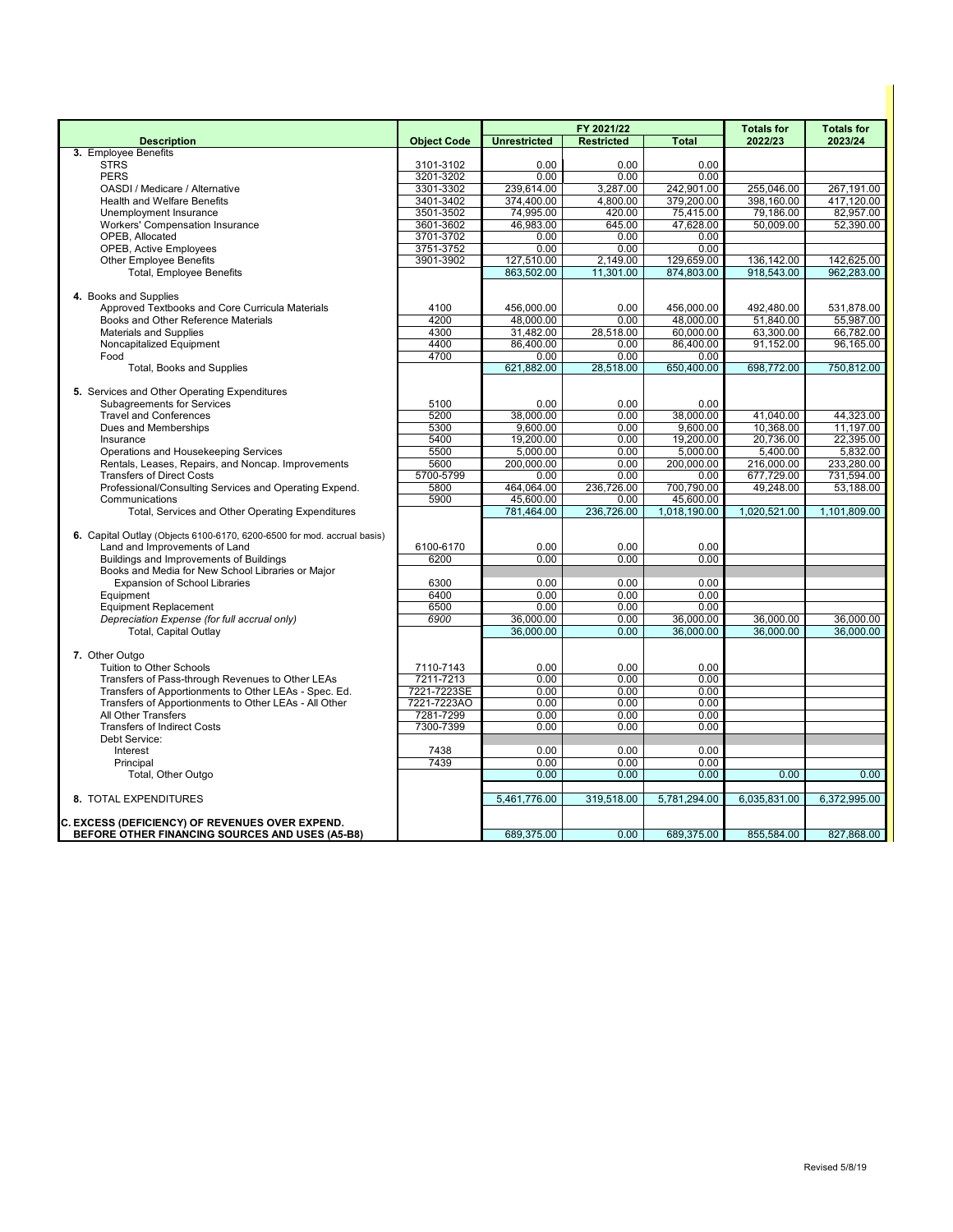|                                                               |                    |                     | FY 2021/22        |               | <b>Totals for</b> | <b>Totals for</b> |
|---------------------------------------------------------------|--------------------|---------------------|-------------------|---------------|-------------------|-------------------|
| <b>Description</b>                                            | <b>Object Code</b> | <b>Unrestricted</b> | <b>Restricted</b> | <b>Total</b>  | 2022/23           | 2023/24           |
| <b>D. OTHER FINANCING SOURCES / USES</b>                      |                    |                     |                   |               |                   |                   |
| 1. Other Sources                                              | 8930-8979          | 0.00                | 0.00              | 0.00          |                   |                   |
| 2. Less: Other Uses                                           | 7630-7699          | 0.00                | 0.00              | 0.00          |                   |                   |
| 3. Contributions Between Unrestricted and Restricted Accounts |                    |                     |                   |               |                   |                   |
| (must net to zero)                                            | 8980-8999          | 0.00                | 0.00              | 0.00          |                   |                   |
|                                                               |                    |                     |                   |               |                   |                   |
| 4. TOTAL OTHER FINANCING SOURCES / USES                       |                    | 0.00                | 0.00              | 0.00          | 0.00              | 0.00              |
| E. NET INCREASE (DECREASE) IN FUND BALANCE (C + D4)           |                    | 689,375.00          | 0.00              | 689,375.00    | 855,584.00        | 827,868.00        |
|                                                               |                    |                     |                   |               |                   |                   |
| <b>F. FUND BALANCE, RESERVES</b>                              |                    |                     |                   |               |                   |                   |
| 1. Beginning Fund Balance                                     |                    |                     |                   |               |                   |                   |
| a. As of July 1                                               | 9791               | 9,716,464.00        | 449.920.00        | 10,166,384.00 | 10.855.759.00     | 11,711,343.00     |
| b. Adjustments to Beginning Balance                           | 9793.9795          | 0.00                | 0.00              | 0.00          |                   |                   |
| c. Adjusted Beginning Balance                                 |                    | 9,716,464.00        | 449,920.00        | 10,166,384.00 | 10,855,759.00     | 11,711,343.00     |
| 2. Ending Fund Balance, June 30 ( $E + F.1.c.$ )              |                    | 10.405.839.00       | 449.920.00        | 10.855.759.00 | 11.711,343.00     | 12.539.211.00     |
|                                                               |                    |                     |                   |               |                   |                   |
| <b>Components of Ending Fund Balance</b>                      |                    |                     |                   |               |                   |                   |
| a. Nonspendable                                               |                    |                     |                   |               |                   |                   |
| Revolving Cash                                                | 9711               | 0.00                |                   | 0.00          |                   |                   |
| <b>Stores</b>                                                 | 9712               | 0.00                | 0.00              | 0.00          |                   |                   |
| <b>Prepaid Expenditures</b>                                   | 9713               | 0.00                | 0.00              | 0.00          |                   |                   |
| All Others<br>b. Restricted                                   | 9719<br>9740       | 0.00                | 0.00<br>0.00      | 0.00<br>0.00  |                   |                   |
| c. Committed                                                  |                    |                     |                   |               |                   |                   |
| <b>Stabilization Arrangements</b>                             | 9750               | 0.00                |                   | 0.00          |                   |                   |
| <b>Other Commitments</b>                                      | 9760               | 0.00                |                   | 0.00          |                   |                   |
| d. Assigned                                                   |                    |                     |                   |               |                   |                   |
| <b>Other Assignments</b>                                      | 9780               | 0.00                |                   | 0.00          |                   |                   |
| e. Unassigned/Unappropriated                                  |                    |                     |                   |               |                   |                   |
| Reserve for Economic Uncertainties                            | 9789               | 0.00                | 0.00              | 0.00          | 301.750.00        | 318,600.00        |
| Undesignated / Unappropriated Amount                          | 9790               | 10.405.839.00       | 449.920.00        | 10.855.759.00 | 11.409.593.00     | 12.220.611.00     |